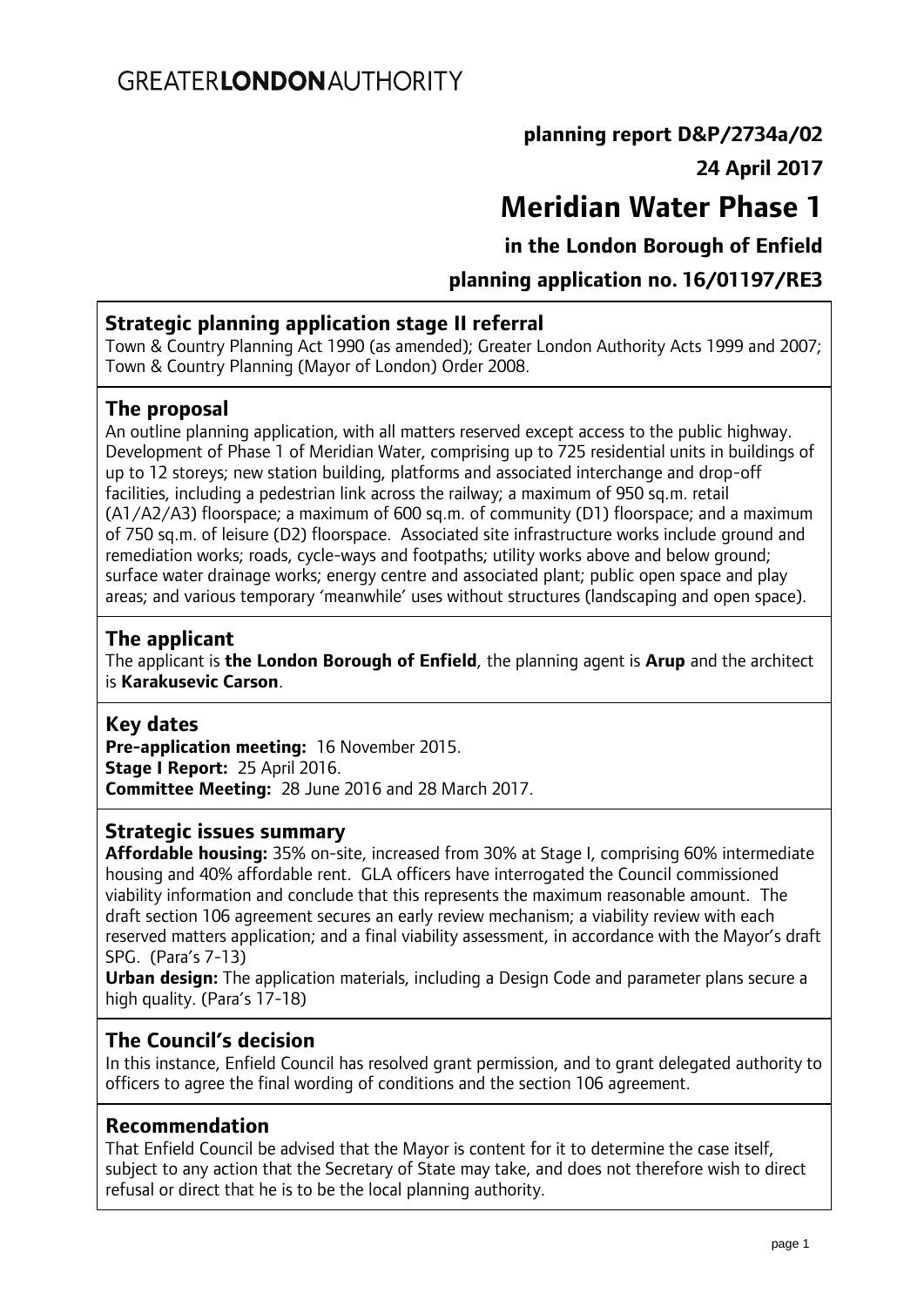## **Context**

1 On 21 March 2016, the Mayor of London received documents from Enfield Council notifying him of a planning application of potential strategic importance to develop the above site for the above uses. This was referred to the Mayor under 1A, 1B(c), 1C(c) and 2C of the Schedule to the Order 2008:

- 1A "*Development which comprises or includes the provision of more than 150 houses, flats, or houses and flats."*
- 1B(c) "*Development (other than development which only comprises the provision of houses, flats, or houses and flats) which comprises or includes the erection of a building or buildings (c) outside Central London and with a total floorspace of more than 15,000 square metres.*"
- 1C(c) "*Development which comprises or includes the erection (c) a building of more than 30 metres high and outside the City of London."*
- 2C *"Development to provide (d) a railway station or a tram station."*

2 On 25 April 2016, the previous Mayor considered planning report D&P/2734a/01 (attached), and subsequently advised Enfield Council that while the application was generally acceptable in strategic planning terms, it did not yet comply with the London Plan, for the reasons set out in paragraph 97 of the above-mentioned report; but that the possible remedies set out in that paragraph could address these deficiencies:

- **Housing**: The provision of up to 725 residential units is strongly supported. The expected choice of units is generally acceptable; however the permission will need to appropriately define parameters for the proposed mix. The density of the scheme is within the London Plan density range and is supported. The applicant should clarify child play space requirements.
- **Affordable housing**: The Council should provide their independent assessment of viability, in order to confirm that the proposal will provide the maximum reasonable amount of affordable housing, as required by London Plan Policy 3.12.
- **Urban design**: The proposals are well considered and broadly reflect the design aspirations of the OAPF, the Masterplan and the draft AAP. The parameters and Design Code appropriately secure the quality, including residential quality, of the scheme; however the applicant should commit to achieving a minimum floor to ceiling height of 2.5 metres.
- **Inclusive design**: The proposals are supported in line with London Plan Policies 7.2 and 3.8. The Council should secure M4(2) and M4(3) requirements by condition.
- **Transport**: The applicant should reconsider the modal split used to estimate trip generation; promote the restrained approach to residents through measures such as car clubs; consider a step-free/no dismount design for the pedestrian/cycle link over the rail line; reconsider the Phase 1 and longer term bus strategy; provide contributions for an additional bus service; clarify how the pedestrian network will be improved; confirm that no works will impact the A406; consider the need for measures to improve the physical environment, legibility, security and future safety of residents; and the final construction logistics plan and delivery and servicing plan should be secured by condition.
- **Climate change**: The carbon dioxide savings exceed the target set within Policy 5.2 of the London Plan, subject to further information being provided. The proposals are acceptable in terms of London Plan Policies 5:12 and 5:13; however a suitable planning condition should be applied regarding the details of the drainage proposals.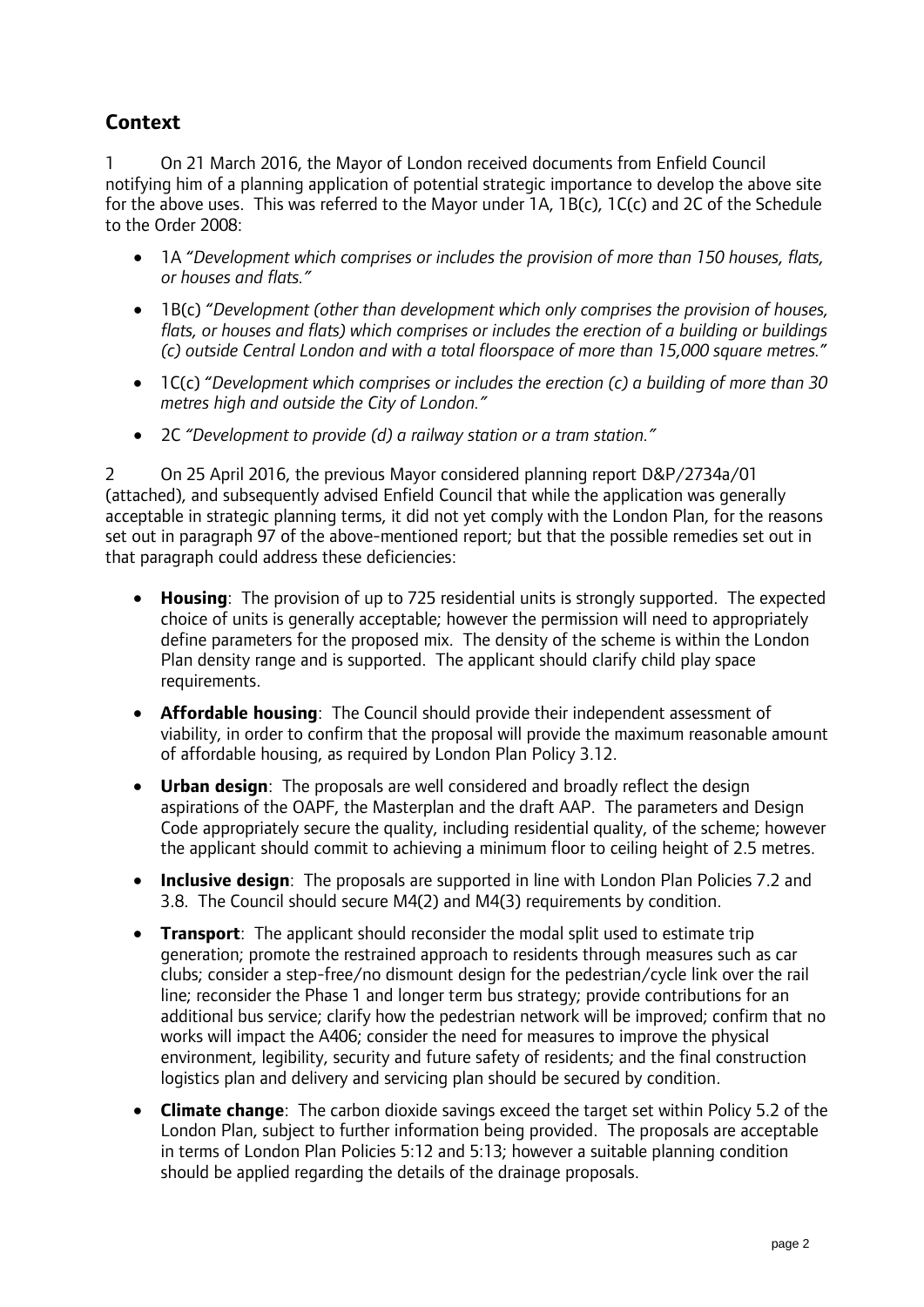3 On 28 June 2016, Enfield Council decided that it was minded to grant permission, subject to conditions and agreement of a section 106 agreement. However the application was subsequently revised as follows:

- Amended housing mix and affordable housing, as discussed below.
- Slight change to the red line boundary to reflect the new station and platforms shift eastwards to fit with the West Anglia Main Line alignment.
- A slight reduction in the maximum retail space from 1,250 sq.m. to 950 sq.m.
- Minor wording amendments to the Design Code.
- Changes to the design of the wildlife/ecological corridor beside the railway line to allow for improved public realm, and improved maintenance and access arrangements, with associated cost reductions.
- The revisions have necessitated an updated assessment in the Environmental Statement in respect of ecology and biodiversity.

4 As a result of these changes, the application was again considered by Enfield Council on 28 March 2017. The Council decided that it was minded to grant permission, subject to conditions and agreement of a section 106 agreement, and on 11 April 2017 it advised the Mayor of this decision. Under the provisions of Article 5 of the Town & Country Planning (Mayor of London) Order 2008, the Mayor may allow the draft decision to proceed unchanged, direct Enfield Council under Article 6 to refuse the application, or issue a direction to the Council under Article 7 that he is to act as the Local Planning Authority for the purposes of determining the application. The Mayor has until 24 April 2017 to notify the Council of his decision and to issue any direction.

5 The environmental information for the purposes of the Town and Country Planning (Environmental Impact Assessment) Regulations 2011 has been taken into account in the consideration of this case.

6 The decision on this case, and the reasons will be made available on the GLA's website www.london.gov.uk.

## **Affordable housing**

7 Enfield Council has a target of 40% affordable housing, with 70% affordable rent and 30% intermediate provision. It is noted that the Council is consulting on the Proposed Submission Edmonton Leeside Area Action Plan (ELAAP), which states that all residential development proposals in Meridian Water will be expected to achieve a minimum of 35% affordable housing; with the expectation to meet the Council's 40% target across all phases of Meridian Water, as property values and viability improve.

8 At consultation stage, the applicant identified that a minimum of 25% (by unit) could be secured, which has been confirmed as 30% by habitable room. The substantial costs required to make the proposed development acceptable in planning terms, particularly with regard to remediation and infrastructure provision, were recognised in the Mayor's Stage One report. Subsequent to the Council's first resolution to grant consent with this level of affordable housing, GLA officers raised concerns with the amount of affordable housing proposed and requested that this be increased to a minimum of 35% (by habitable room). The Council's development partner has also undertaken a review of the likely demand for units, which, in discussion with the Council's Housing officers, has resulted in a change in the mix of units. Consequently, the affordable offer and unit mix has been revised as follows: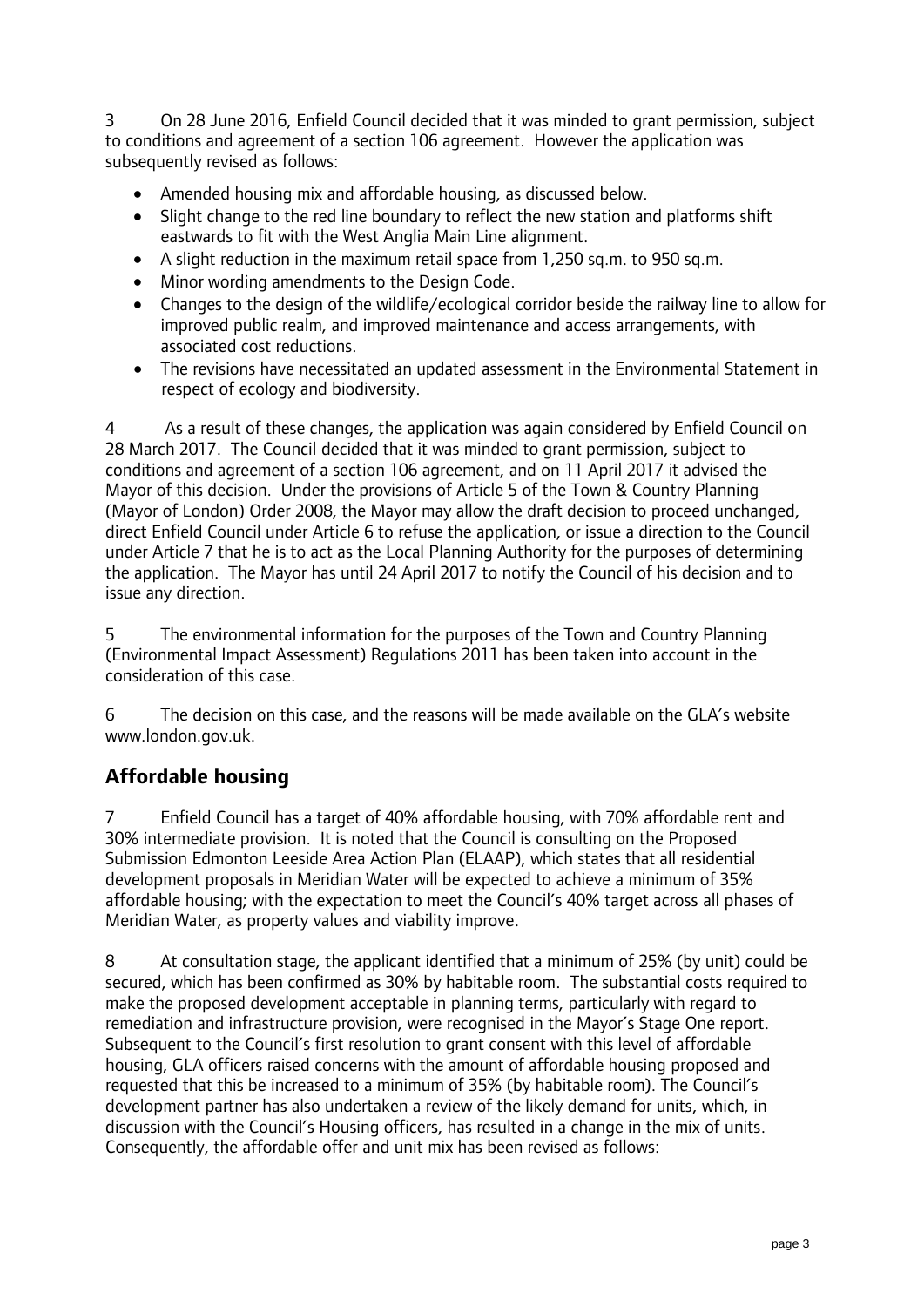|            | Studio                   | bed    | 2 bed  | $3$ bed +     | Total       |
|------------|--------------------------|--------|--------|---------------|-------------|
| Affordable | $\overline{\phantom{0}}$ | 20-    | 20-30% | Min 40%       | Min 35% (by |
|            |                          | 30%    |        |               | hab room)   |
| Market     | Max 20%                  | $40 -$ | 25-35% | <b>Min 5%</b> | Max 65% (by |
|            |                          | 50%    |        |               | hab room)   |

9 The uplift in the affordable housing offer across the site is strongly supported and has been subject to detailed discussions with both GLA officers and the Council's Housing Team to ensure that it remains responsive to local need. Housing Zone/Affordable Homes Programme funding is being invested to provide affordable housing and to support the new station.

10 London Plan Policy 3.11 'Affordable Housing Targets' requires that 60% of the affordable housing provision should be for social and affordable rent and 40% for intermediate rent or sale, with priority given to affordable family housing. The Mayor's draft Affordable Housing and Viability SPG sets out a preferred tenure split of at least 30% low cost rent, at least 30% intermediate, and the remaining 40% to be determined by the LPA. The Council has a target of 70% social rent and 30% intermediate provision, although it acknowledges that on sites in the east of the borough, a lower proportion of affordable rent and a higher proportion of intermediate housing may be sought. The original submission allowed the exact mix to be agreed in reserved matters applications; however the revised offer secures a split of 60% intermediate housing and 40% affordable rent. This meets draft SPG requirements, and the Council has accepted this split based on viability testing, as well as negotiations with GLA and Council Housing officers in regard to local housing needs, and the requirement to provide a large proportion of family sized affordable rent units.

11 GLA officers have interrogated the Council commissioned viability information and conclude that the offer represents the maximum reasonable amount. The draft section 106 agreement secures a viability review with each reserved matters application to demonstrate whether an increase over and above the minimum 35% provision can be achieved, up to a policy compliant level of 40%. A final viability assessment is also secured covering the whole of this outline application site within 12 months of practical completion. The Council has also agreed to an early review mechanism to secure progress within two years of permission being granted.

12 As set out in the draft SPG, the Mayor is committed to delivering a range of genuinely affordable homes. The affordable rent units are secured in the section 106 agreement at up to 60% of local market rent for the three and four-bed units, and up to 80% for one and two bed units. The shared ownership income limits will be at a minimum of 20% below market levels, and affordable for household incomes of up to £90,000, as set out in the London Plan, to be amended as per the Annual Monitoring Report.

## **Housing**

13 London Plan Policy 3.8 'Housing Choice' encourages a choice of housing based on local needs, while affordable family housing is stated as a strategic priority. At consultation stage, the applicant stated that further discussion was necessary in order to define appropriate parameters for the proposed mix, which reflect local needs and the Council's housing requirements.

14 The applicant considers that demand for market units within the early phases of Meridian Water is likely to be for smaller units, taking account of the proposed rail improvements and relatively inexpensive housing, while the residential character of the area establishes. The majority of the market units (maximum 95%) are therefore two-bed or smaller. This is supported, and the provision of 40% of the affordable tenures as family sized is strongly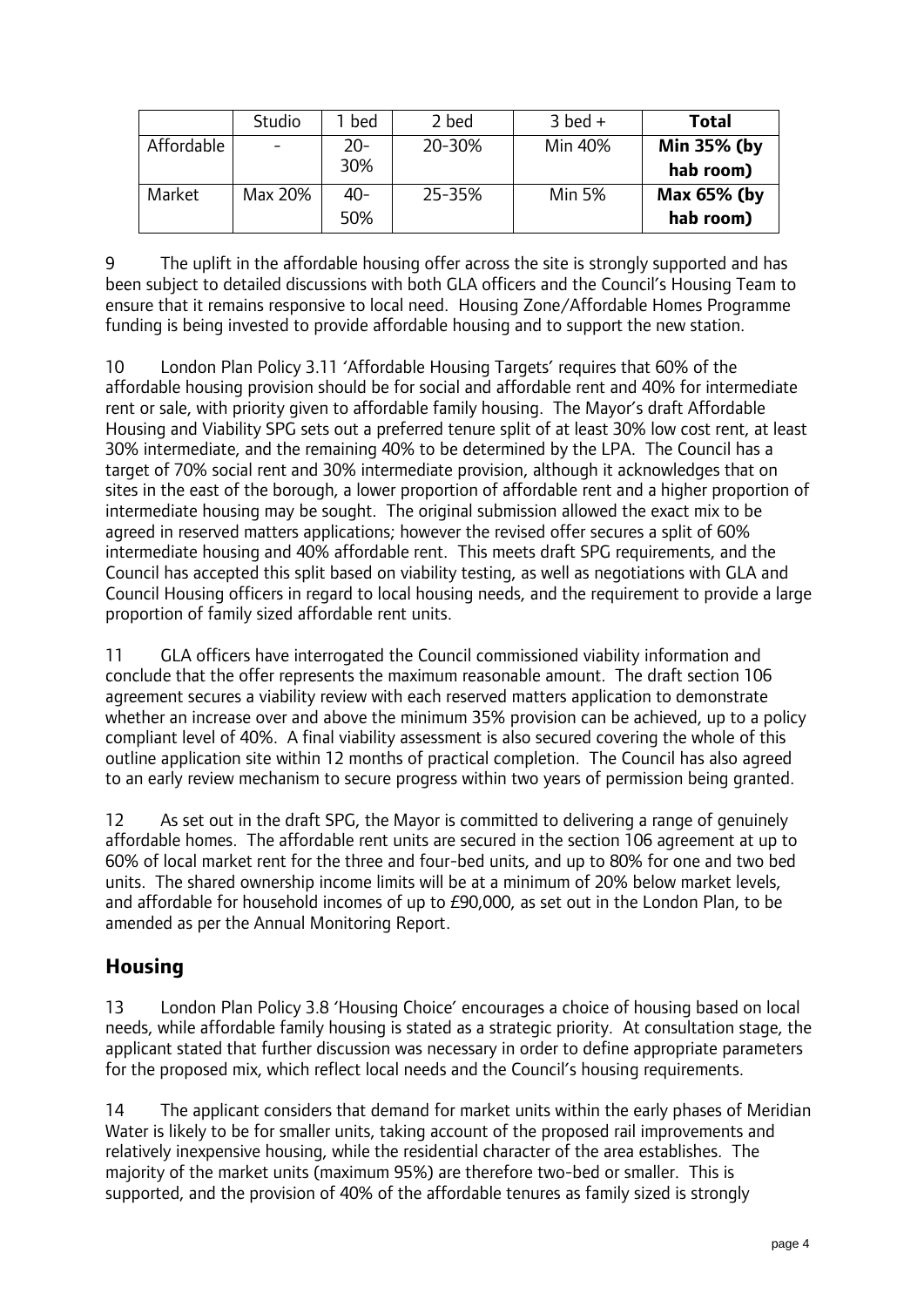supported. It is also noted that this is the first phase of a significant site where there will be the opportunity to review and potentially rebalance the mix at later stages of the wider development having regard to viability, local need, and market demand. The unit sizes are secured in the section 106 agreement as set out above.

15 As requested at consultation stage, the applicant has clarified the child play space calculation and amended the Design Code to set out minimum playspace provision per open space and communal courtyard. In addition, a play space strategy will be submitted with each reserved matters application, which is secured by planning condition.

## **Urban design**

16 The Design and Access Statement also includes an illustrative scheme in line with the parameters and Design Code. The wording of the Design Code has been amended to reflect changes to the application. In addition, some additional text has also been added providing further guidance on the design of the streetscape and buildings. These changes are supported.

17 Council planning officers are content with the proposals and there are no strategic design issues outstanding.

## **Inclusive design**

18 As requested at consultation stage, the Council has secured by condition that 90% of the units meet Building Regulation requirement M4(2) 'accessible and adaptable dwellings' and 10% meet Building Regulation requirement M4(3) 'wheelchair user dwellings', as required by Policy 3.8 'Housing Choice'.

#### **Transport**

19 As identified at consultation stage, the draft section 106 agreement secures that should the proposed relocated train station be delayed, or not come forward in the way assumed in the Transport Assessment, that alternative provision will be provided, with specific proposals to be assessed.

20 The restraint based approach to car parking is supported. The emerging Edmonton Leeside Area Action Plan sets out the wider transport strategy for the site, which proposes enhancements to local bus services, pedestrian and cycle links. The Phase 1 application takes account of the emerging strategy for the site and is supported.

21 Concerns raised at consultation stage about the Transport Assessment and other supporting documents have been resolved, including ensuring that the Meridian Water station works do not impede the delivery of the 'STAR' upgrade programme and the proposed Crossail 2 scheme, or impact on the Glover Road bus interchange. The proposals enhance access to the bus interchange by providing a pedestrian/cycle link through the new station.

#### **Climate change**

22 The applicant has provided the additional information requested at consultation stage relating to overheating; the site heat network and energy centre; and photovoltaic installation. The requested conditions have been applied. Based on the energy assessment submitted, an overall saving of 50% of CO2 per year is expected, compared to a 2013 Building Regulations compliant development. The carbon dioxide savings meet the target set within Policy 5.2 of the London Plan.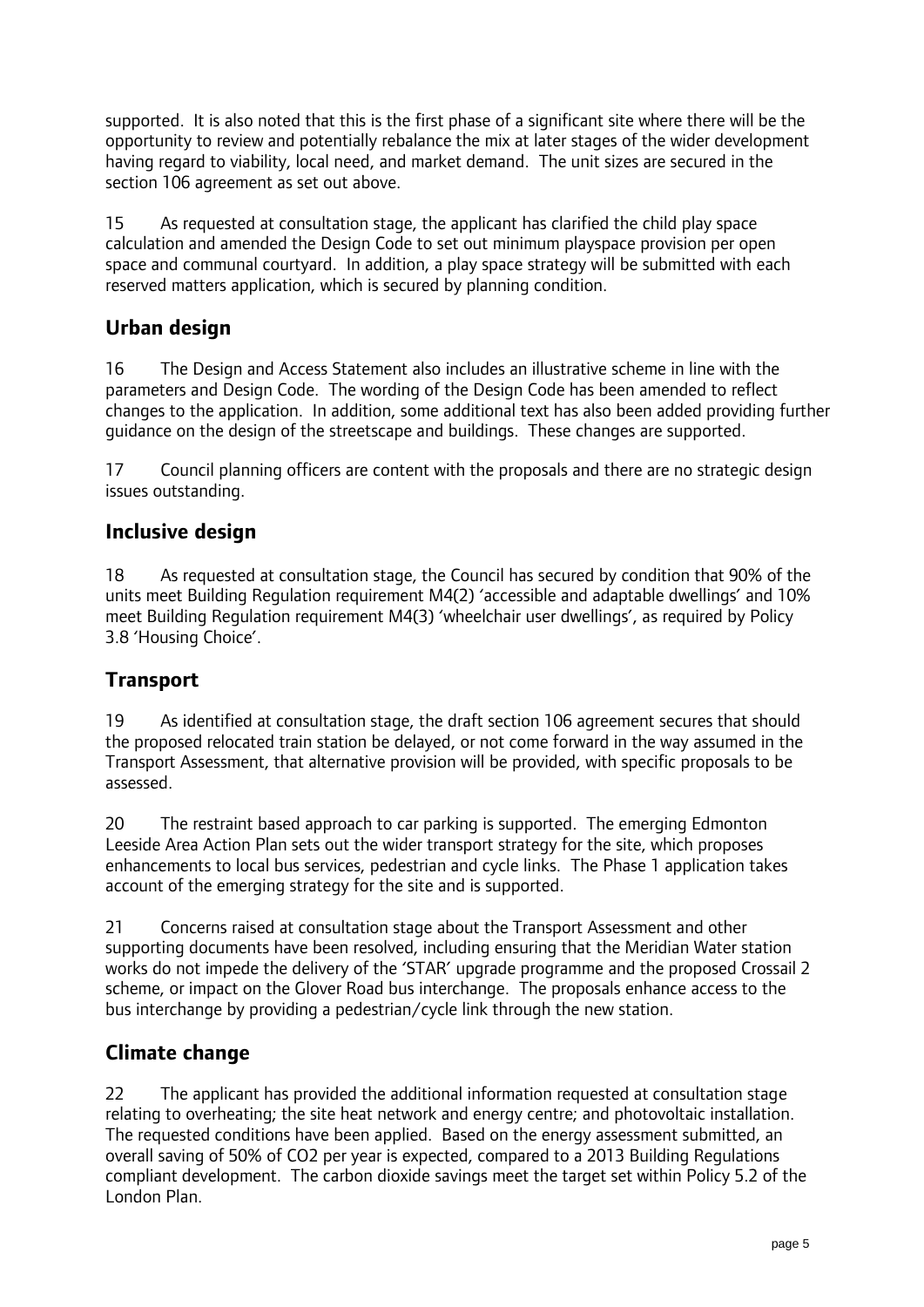23 As requested at consultation stage, a planning condition has been applied requiring details of a sustainable drainage regime to be submitted and approved by the local planning authority, in consultation with the Borough's Lead Local Flood Authority.

#### **Response to consultation**

24 Enfield Council initially publicised the application by sending notifications to 656 neighbouring properties, as well as issuing site and press notices. A re-consultation was undertaken on the amendments to the proposals in January 2017. No objections were received.

25 The following statutory consultees provided comments:

- **Network Rail** made no objection and expressed support the proposal.
- **Natural England** made no objection and does not consider that this application poses any likely or significant risk to protected sites.
- **Environment Agency** made no objection subject to conditions, which have been applied.
- **Thames Water** made no objection subject to conditions, which have been applied.
- **Historic England** made no objection, subject to a condition, which has been applied.
- **National Grid** made no objection, subject to an informative, which has been applied.

26 Issues raised by consultees have been considered in this report, the Mayor's Stage One report, and the Council's Committee Report of 28 March 2017.

## **Draft section 106 agreement**

27 The draft section 106 agreement includes the following provisions:

- A minimum 35% affordable housing (by habitable room), with review mechanisms and affordability secured as set out above.
- $\bullet$  £2,535 per unit (approximately £1.8M) contribution towards primary and secondary education.
- £1.5M contribution towards off-site open space enhancement contribution.
- *E70,000* contribution towards a Controlled Parking Zone.
- £50,000 highways contribution.
- Sustainable transport travel plan and monitoring fee; car club and membership, monitoring, and physical measures.

## **Article 7: Direction that the Mayor is to be the local planning authority**

28 Under Article 7 of the Order, the Mayor could take over this application provided the policy tests set out in that Article are met. In this instance, the Council has resolved to grant permission with conditions and a planning obligation, which satisfactorily addresses the matters raised at consultation stage, therefore there is no sound planning reason for the Mayor to take over this application.

#### **Legal considerations**

29 Under the arrangements set out in Article 5 of the Town and Country Planning (Mayor of London) Order 2008, the Mayor has the power under Article 6 to direct the local planning authority